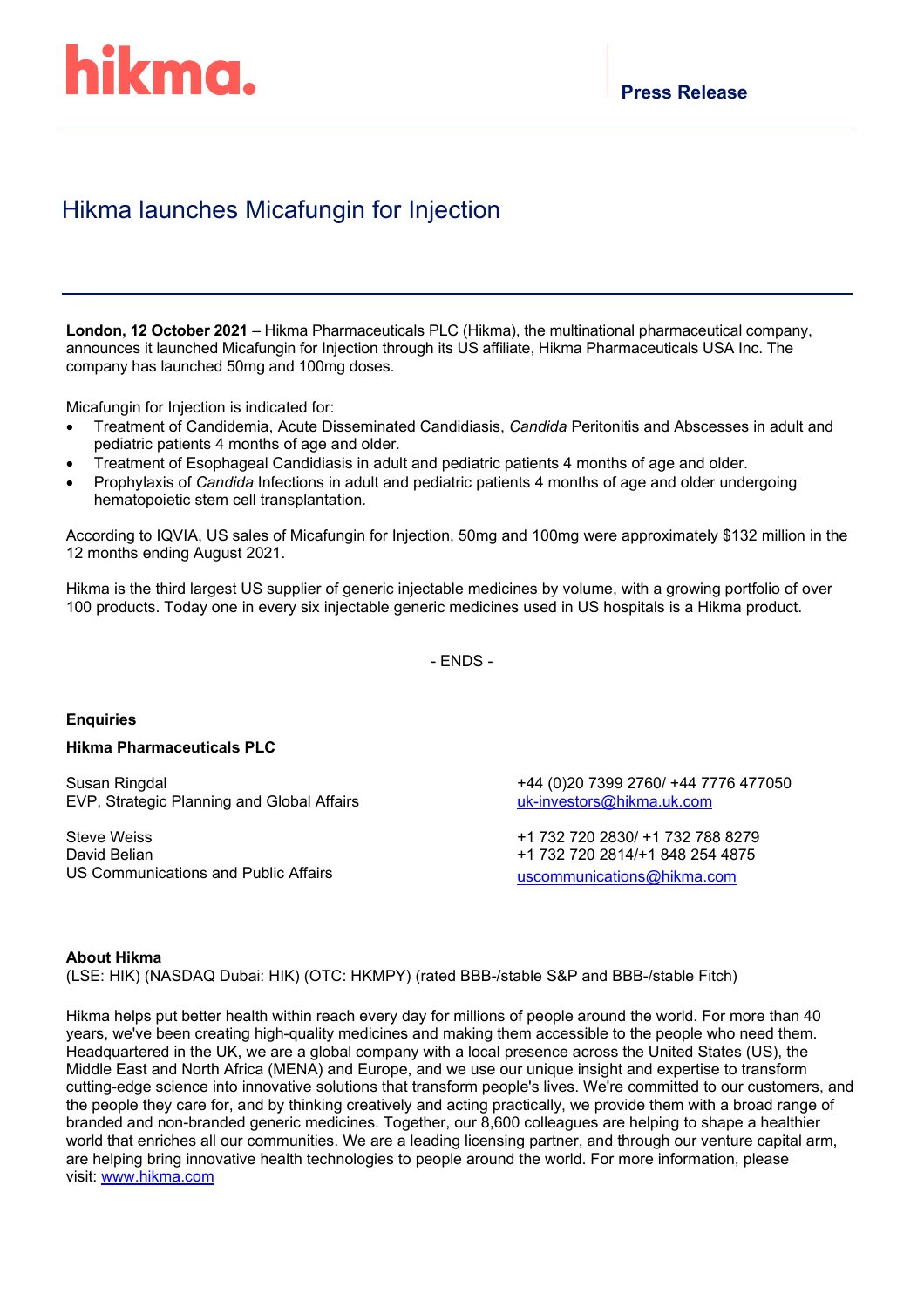

#### **Important Safety Information for Micafungin for Injection, 50mg and 100mg:**

#### **CONTRAINDICATIONS**

Micafungin for injection is contraindicated in persons with known hypersensitivity to micafungin, any component of micafungin for injection, or other echinocandins.

#### **WARNINGS & PRECAUTIONS**

- **Hypersensitivity Reactions –** Isolated cases of serious hypersensitivity (anaphylaxis and anaphylactoid) reactions (including shock) have been reported in patients receiving micafungin for injection. If these reactions occur, micafungin for injection infusion should be discontinued and appropriate treatment administered.
- **Hematological Effects –** Acute intravascular hemolysis and hemoglobinuria was seen in a healthy volunteer during infusion of micafungin for injection (200 mg) and oral prednisolone (20 mg). Cases of significant hemolysis and hemolytic anemia have also been reported in patients treated with micafungin for injection. Patients who develop clinical or laboratory evidence of hemolysis or hemolytic anemia during micafungin for injection therapy should be monitored closely for evidence of worsening of these conditions and evaluated for the risk/benefit of continuing micafungin for injection therapy.
- **Hepatic Effects –** Laboratory abnormalities in liver function tests have been seen in healthy volunteers and patients treated with micafungin for injection. In some patients with serious underlying conditions who were receiving micafungin for injection along with multiple concomitant medications, clinical hepatic abnormalities have occurred, and isolated cases of significant hepatic impairment, hepatitis, and hepatic failure have been reported. Patients who develop abnormal liver function tests during micafungin for injection therapy should be monitored for evidence of worsening hepatic function and evaluated for the risk/ benefit of continuing micafungin for injection therapy.
- **Renal Effects –** Elevations in BUN and creatinine, and isolated cases of significant renal impairment or acute renal failure have been reported in patients who received micafungin for injection. In fluconazole-controlled trials, the incidence of drug-related renal adverse reactions was 0.4% for micafungin for injection-treated patients and 0.5% for fluconazole-treated patients. Patients who develop abnormal renal function tests during micafungin for injection therapy should be monitored for evidence of worsening renal function.
- **Infusion and Injection Site Reactions –** Possible histamine-mediated symptoms have been reported with micafungin for injection, including rash, pruritus, facial swelling, and vasodilatation. Slow the infusion rate if infusion reaction occurs. Injection site reactions, including phlebitis and thrombophlebitis have been reported, at micafungin for injection doses of 50 to 150 mg/day. These reactions tended to occur more often in patients receiving micafungin for injection via peripheral intravenous administration.

#### **ADVERSE REACTIONS**

The following clinically significant adverse reactions are described elsewhere in the labeling:

- Hypersensitivity Reactions *[see Warnings and Precautions (5.1)]*
- Hematological Effects *[see Warnings and Precautions (5.2)]*
- Hepatic Effects *[see Warnings and Precautions (5.3)]*
- Renal Effects *[see Warnings and Precautions (5.4)]*
- Infusion and Injection Site Reactions *[see Warnings and Precautions (5.5)]*

#### **Clinical Trials Experience**

The overall safety of micafungin for injection was assessed in 520 health volunteers and 3,227 adult and pediatric patients who received single or multiple doses of micafungin for injection across 46 clinical trials, including the invasive candidiasis, esophageal candidiasis and prophylaxis trials. The doses of micafungin for injection administered included doses above and below the recommended doses and ranged from 0.75 mg/kg to 10 mg/kg in pediatric patients and 12.5 mg to 150 mg/day or greater in adult patients.

#### Clinical Trials Experience in Adults

In clinical trials with micafungin for injection, 2,497/2,748 (91%) adult patients experienced at least one adverse reaction. Refer to the tables in the package insert:

- Table 3: Selected Adverse Reactions in Adult Patients with Candidemia and Other Candida Infections
- Table 4: Selected Adverse Reactions in Adult Patients with Esophageal Candidiasis
- Table 5: Selected Adverse Reactions in Adult Patients During Prophylaxis of Candida Infection in Hematopoietic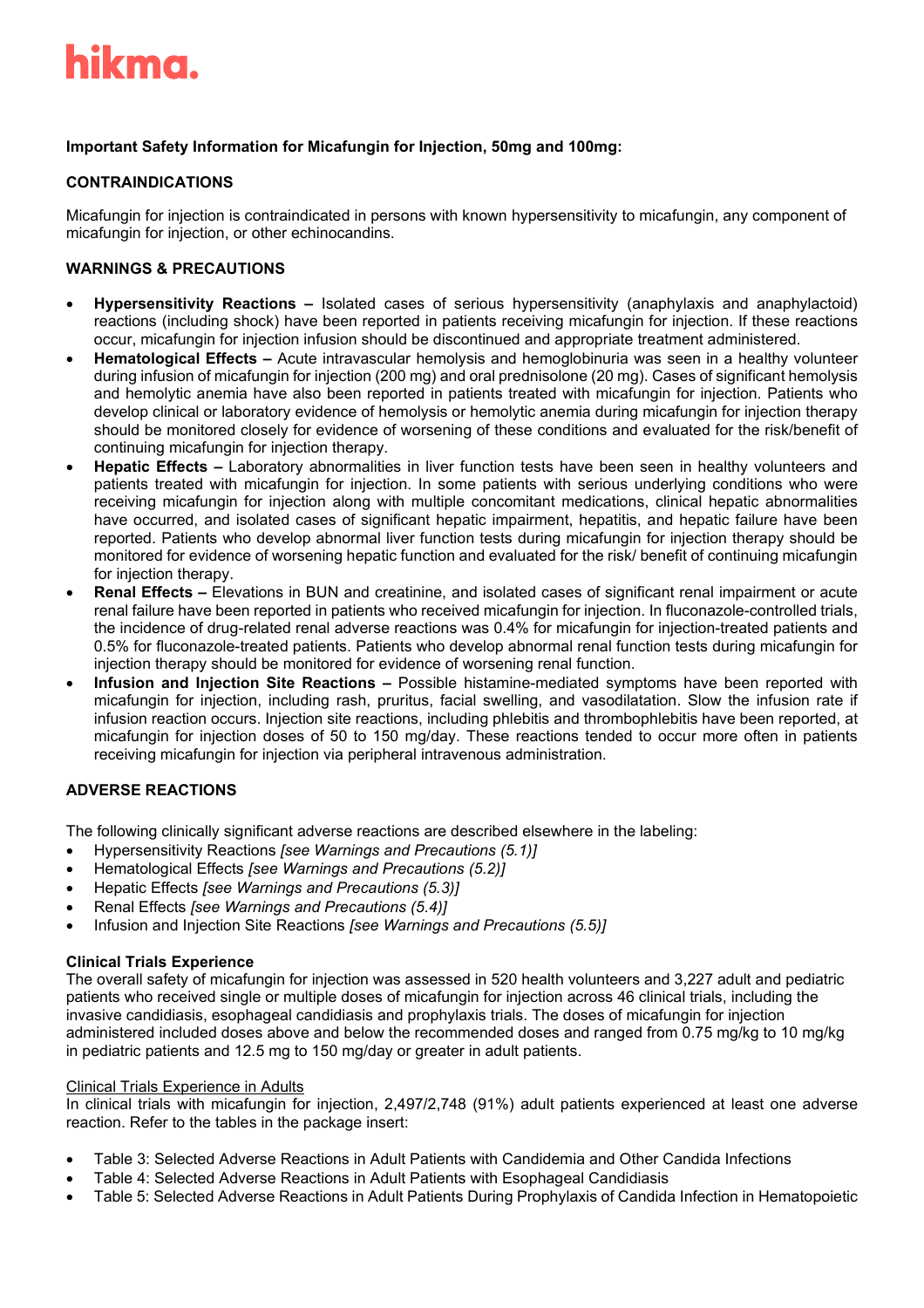

#### Stem Cell Transplant Recipients

Patient base: all randomized patients who received at least 1 dose of trial drug. Other selected adverse reactions reported at less than 5% in adult clinical trials are listed below: *Blood and lymphatic system disorders:* coagulopathy, pancytopenia, thrombotic thrombocytopenic purpura *Cardiac disorders:* cardiac arrest, myocardial infarction, pericardial effusion *General disorders and administration site conditions:* infusion reaction, injection site thrombosis *Hepatobiliary disorders:* hepatocellular damage, hepatomegaly, jaundice, hepatic failure *Immune disorders:* hypersensitivity, anaphylactic reaction *Metabolism and nutrition disorders:* hypernatremia, hypokalemia *Nervous system disorders:* convulsions, encephalopathy, intracranial hemorrhage *Psychiatric disorders:* delirium *Skin and subcutaneous tissue disorders:* urticaria

#### Clinical Trials Experience in Pediatric Patients

The safety of micafungin for injection was assessed in 479 pediatric patients through 16 years of age who received at least one dose of micafungin for injection across 11 clinical trials. A total of 246 patients received at least one dose of micafungin for injection ranging from 2 to 10 mg/kg.

Overall, 439/479 (92%) patients experienced at least one adverse reaction. Refer to the table in the package insert:

• Table 6: Selected Adverse Reactions in Pediatric Patients with Candidemia and Other *Candida* Infections (C/IC), and in Hematopoietic Stem-Cell Recipients During Prophylaxis of *Candida* Infections

Other clinically significant adverse reactions reported at less than 15% in pediatric clinical trials are listed below: *Hepatobiliary disorders*: hyperbilirubinemia *Investigations:* liver tests abnormal *Renal Disorders:* renal failure

#### **Postmarketing Experience**

The following adverse reactions have been identified during the post-approval use of micafungin for injection. Because these reactions are reported voluntarily from a population of uncertain size, it is not always possible to reliably estimate their frequency or establish a causal relationship to drug exposure.

*Blood and lymphatic system disorders*: disseminated intravascular coagulation *Hepatobiliary disorders:* hepatic disorder

*Renal and urinary disorders*: renal impairment

*Skin and subcutaneous tissue disorders:* Stevens-Johnson syndrome, toxic epidermal necrolysis

*Vascular disorders:* shock

#### **DRUG INTERACTIONS**

#### **Effect of Other Drugs on Micafungin for Injection**

*CYP3A4, CYP2C9 and CYP2C19 Inhibitors*

Co-administration of micafungin for injection with cyclosporine, itraconazole, voriconazole and fluconazole did not alter the pharmacokinetics of micafungin for injection.

#### *CYP2C19 and CYP3A4 Inducer*

Co-administration of micafungin for injection with rifampin and ritonavir did not alter the pharmacokinetics of micafungin for injection.

#### *Co-administration of Micafungin for Injection with Other Drugs*

Co-administration of micafungin for injection with mycophenolate mofetil (MMF), amphotericin B, tacrolimus, prednisolone, sirolimus and nifedipine did not alter the pharmacokinetics of micafungin for injection.

#### **Effect of Micafungin for Injection on Other Drugs**

#### *CYP3A4 Substrates*

There was no effect of single or multiple doses of micafungin for injection on cyclosporine, tacrolimus, prednisolone, voriconazole and fluconazole pharmacokinetics.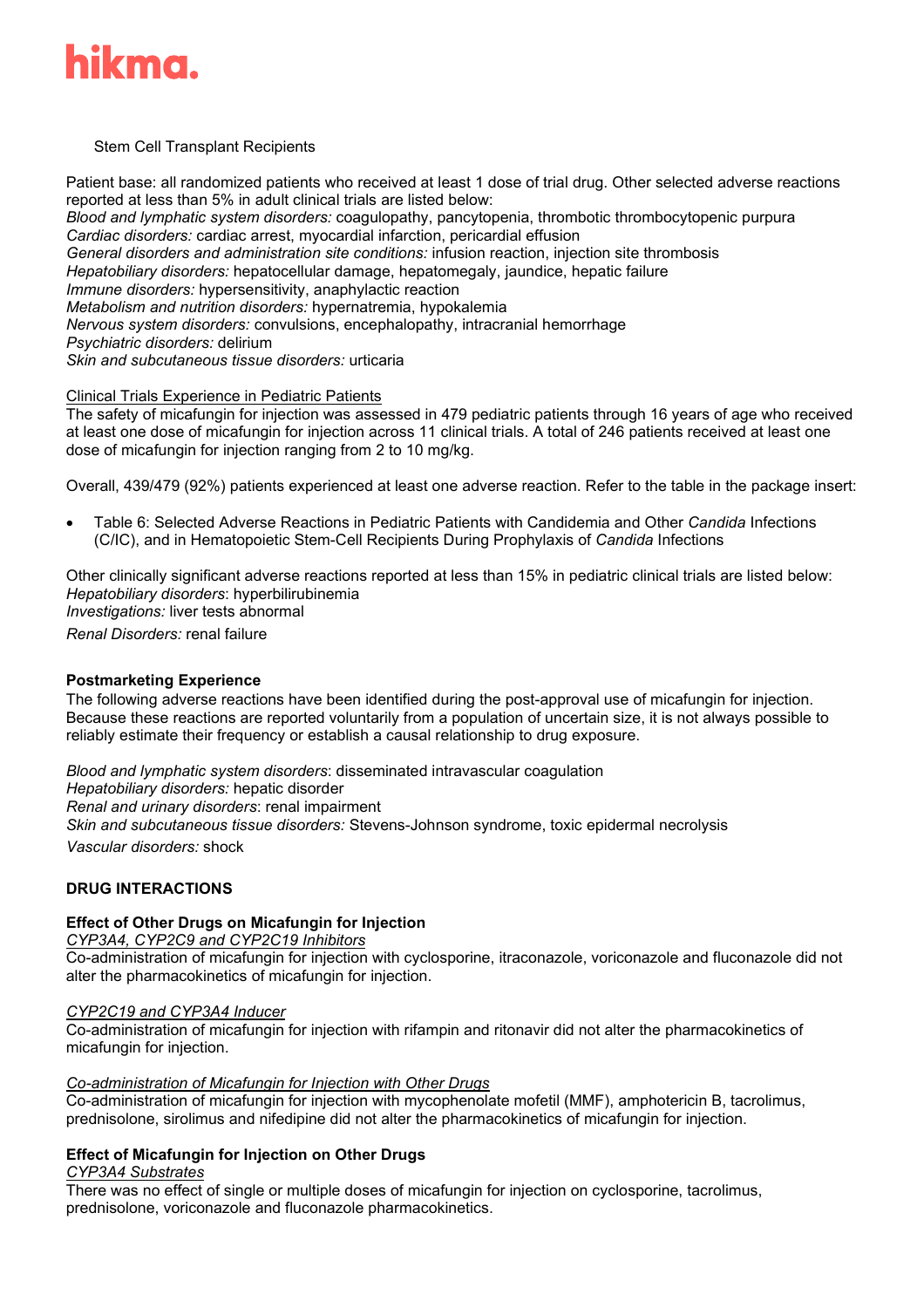## ikma.

Patients receiving sirolimus, nifedipine, and itraconazole in combination with micafungin for injection should be monitored for sirolimus, nifedipine, and itraconazole toxicity and the sirolimus, nifedipine, and itraconazole dosage should be reduced if necessary.

#### *UDP-Glycosyltransferase Substrate*

Co-administration of mycophenolate mofetil (MMF) with micafungin for injection did not alter the pharmacokinetics of MMF.

#### **USE IN SPECIFIC POPULATIONS**

#### **Pregnancy**

Based on findings from animal studies, micafungin for injection may cause fetal harm when administered to a pregnant woman. There is insufficient human data on the use of micafungin for injection in pregnant women to inform a drug-associated risk of adverse developmental outcomes. Advise pregnant women of the risk to the fetus.

#### **Lactation**

There are no data on the presence of micafungin in human milk, the effects on the breast-fed infant or the effects on milk production*.* Micafungin was present in the milk of lactating rats following intravenous administration. When a drug is present in animal milk, it is likely that the drug will be present in human milk. The developmental and health benefits of breastfeeding should be considered along with the mother's clinical need for micafungin for injection, and any potential adverse effects on the breast-fed child from micafungin for injection, or from the underlying maternal condition.

#### **Pediatric Use**

#### Pediatric Patients 4 Months of Age and Older

The safety and effectiveness of micafungin for injection for the treatment of esophageal candidiasis, candidemia, acute disseminated candidiasis, *Candida* peritonitis and abscesses, esophageal candidiasis, and for prophylaxis of *Candida* infections in patients undergoing HSCT have been established in pediatric patients 4 months of age and older.

#### Pediatric Patients Younger than 4 Months of Age

The safety and effectiveness of micafungin for injection have *not* been established for the treatment of candidemia *with* meningoencephalitis and/or ocular dissemination in pediatric patients younger than 4 months of age.

The safety and effectiveness of micafungin for injection in pediatric patients younger than 4 months of age have not been established for the:

- Treatment of esophageal candidiasis
- Prophylaxis of *Candida* infections in patients undergoing hematopoietic stem cell transplantation

#### **Geriatric Use**

A total of 418 subjects in clinical studies of micafungin for injection were 65 years of age and older, and 124 subjects were 75 years of age and older. No overall differences in safety and effectiveness were observed between these subjects and younger subjects. Other reported clinical experience has not identified differences in responses between the elderly and younger patients, but greater sensitivity of some older individuals cannot be ruled out.

The exposure and disposition of a 50 mg micafungin for injection dose administered as a single 1-hour infusion to 10 healthy subjects aged 66 to 78 years were not significantly different from those in 10 healthy subjects aged 20 to 24 years. No dose adjustment is necessary for the elderly.

#### **Use in Patients with Renal Impairment**

Micafungin for injection does not require dose adjustment in patients with renal impairment. Supplementary dosing should not be required following hemodialysis.

#### **Use in Patients with Hepatic Impairment**

Dose adjustment of micafungin for injection is not required in patients with mild, moderate, or severe hepatic impairment.

#### **Race and Gender**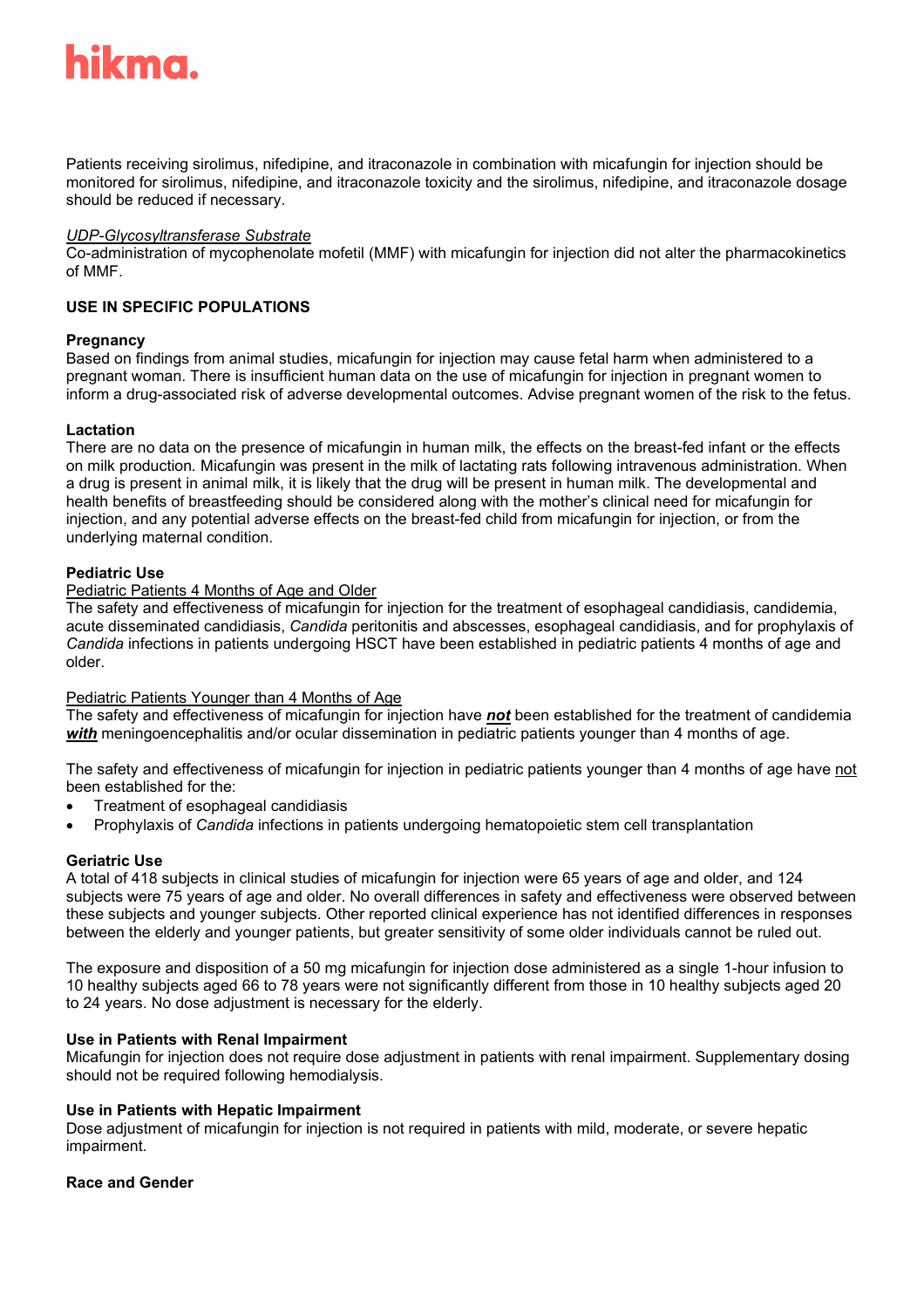## hikma.

No dose adjustment of micafungin for injection is required based on gender or race. No notable differences among white, black, and Hispanic subjects were seen.

#### **DOSAGE AND ADMINISTRATION**

#### **Dosage for Adults**

The recommended dosage for adult patients based on indications are shown in Table 1 in the package insert.

#### **Dosage for Pediatric Patients 4 Months and Older**

The recommended dosage for pediatric patients 4 months of age and older based on indication and weight are shown in Table 2 in the package insert.

#### **Directions for Reconstitution, Dilution, and Preparation**

Do not mix or co-infuse micafungin for injection with other medications. Micafungin for injection has been shown to precipitate when mixed directly with a number of other commonly used medications. Please read this entire section carefully before beginning reconstitution.

#### *Reconstitution*

Reconstitute micafungin for injection vials by aseptically adding 5 mL of one of the following compatible solutions:

- 0.9% Sodium Chloride Injection, USP (without a bacteriostatic agent)
- 5% Dextrose Injection, USP

To minimize excessive foaming, gently dissolve the micafungin for injection powder by swirling the vial. *Do not vigorously shake the vial*. Visually inspect the vial for particulate matter.

Micafungin for injection 50 mg vial: after reconstitution each mL contains 10 mg of micafungin. Micafungin for injection 100 mg vial: after reconstitution each mL contains 20 mg of micafungin.

Parenteral drug products should be inspected visually for particulate matter and discoloration prior to administration, whenever solution and container permit. Do not use if there is any evidence of precipitation or foreign matter. Aseptic technique must be strictly observed in all handling since no preservative or bacteriostatic agent is present in micafungin for injection or in the materials specified for reconstitution and dilution.

The reconstituted product should be protected from light and may be stored in the original vial for up to 24 hours at room temperature, 25°C (77°F).

#### *Dilution and Preparation*

The diluted solution should be protected from light. It is not necessary to cover the infusion drip chamber or the tubing.

#### Adult Patients:

1. Add the appropriate volume of reconstituted micafungin for injection into 100 mL of 0.9% Sodium Chloride Injection, USP or 100 mL of 5% Dextrose Injection, USP.

2. Appropriately label the bag.

#### Pediatric Patients:

1. Calculate the total micafungin for injection dose in milligrams (mg) by multiplying the recommended pediatric dose (mg/ kg) for a given indication *[see Table 2 in the package insert]* and the weight of the patient in kilograms (kg).

2. To calculate the volume (mL) of drug needed, divide the calculated dose (mg) from step 1 by the final concentration of the selected reconstituted vial(s) (either 10 mg/mL for the 50 mg vial **or** 20 mg/mL for the 100 mg vial).

3. Withdraw the calculated volume (mL) of drug needed from the selected concentration and size of reconstituted micafungin for injection vial(s) used in Step 2 (ensure the selected concentration and vial size used to calculate the dose is also used to prepare the infusion).

4. Add the withdrawn volume of drug (step 3) to a 0.9% Sodium Chloride Injection, USP or 5% Dextrose Injection, USP intravenous infusion bag or syringe. Ensure that the final concentration of the solution is between 0.5 mg/mL to 4 mg/ mL. To decrease the risk of infusion reactions, concentrations above 1.5 mg/mL should be administered via central catheter.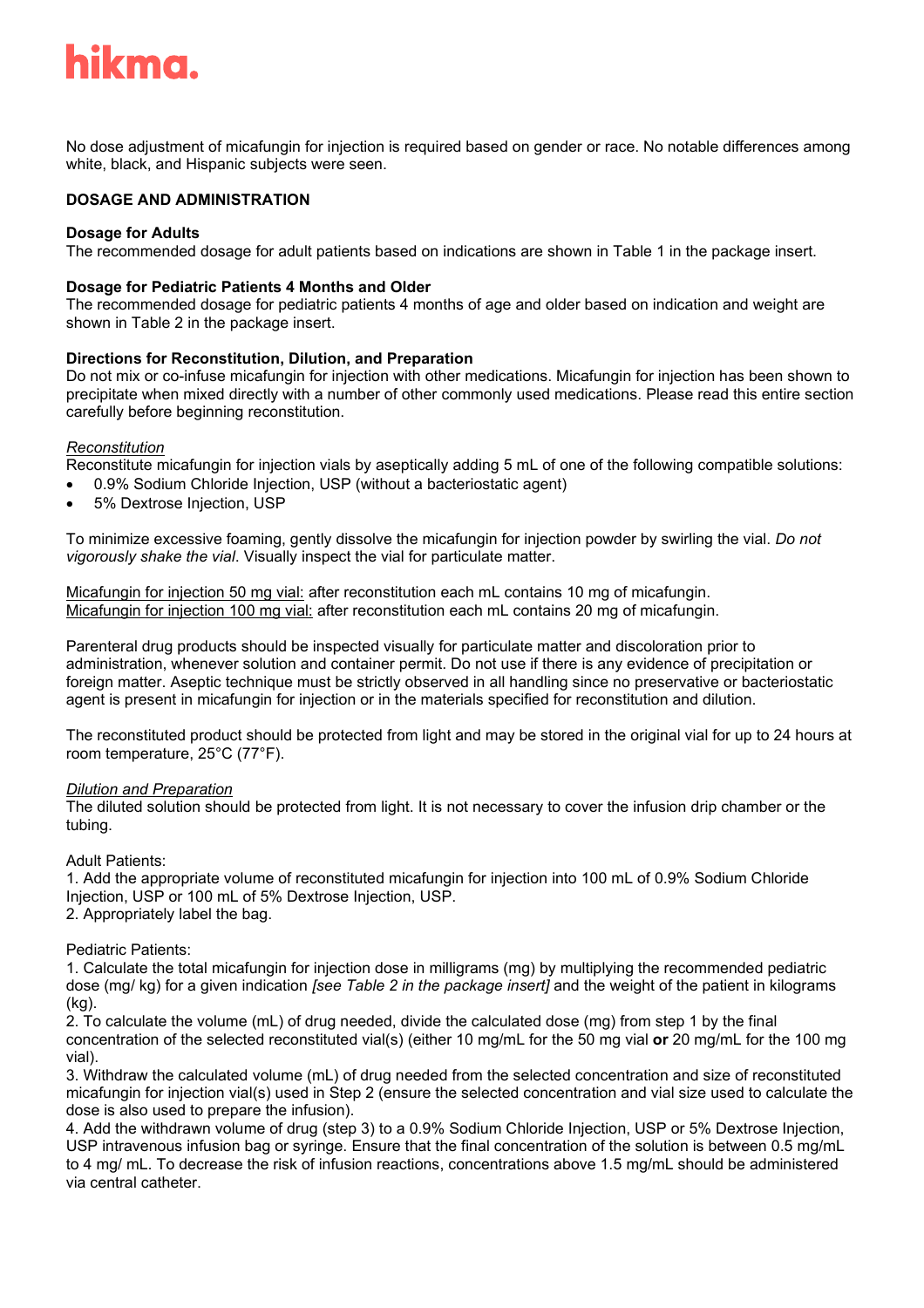

5. Appropriately label the infusion bag or syringe. For concentrations above 1.5 mg/mL, if required, label to specifically warn to administer the solution via central catheter.

The diluted infusion bag should be protected from light and may be stored for up to 24 hours at room temperature, 25°C (77°F).

Micafungin for injection is preservative-free. Discard partially used vials.

#### **Infusion Volume and Duration**

Administer micafungin for injection by intravenous infusion only. Infuse over one hour. More rapid infusions may result in more frequent histamine-mediated reactions. Flush an existing intravenous line with 0.9% Sodium Chloride Injection, USP, prior to infusion of micafungin for injection.

#### Pediatric Patients

Micafungin for injection should be infused over one hour. To decrease the risk of infusion reactions, concentrations above 1.5 mg/mL should be administered via central catheter.

#### **DRUG ABUSE AND DEPENDENCE**

There has been no evidence of either psychological or physical dependence or withdrawal or rebound effects with micafungin for injection.

#### **OVERDOSAGE**

Micafungin for injection is highly protein bound and, therefore, is not dialyzable. No cases of micafungin for injection overdosage have been reported. Repeated daily doses up to 8 mg/kg (maximum total dose of 896 mg) in adult patients, up to 6 mg/kg in pediatric patients 4 months of age and older, and up to 10 mg/kg in pediatric patients younger than 4 months of age have been administered in clinical trials with no reported dose-limiting toxicity.

#### **INDICATIONS AND USAGE**

Micafungin for Injection is indicated for:

- Treatment of Candidemia, Acute Disseminated Candidiasis, *Candida* Peritonitis and Abscesses in adult and pediatric patients 4 months of age and older*.*
- Treatment of Esophageal Candidiasis in adult and pediatric patients 4 months of age and older*.*
- Prophylaxis of *Candida* Infections in adult and pediatric patients 4 months of age and older undergoing hematopoietic stem cell transplantation*.*

#### Limitations of Use

- Micafungin for injection has not been adequately studied in patients with endocarditis, osteomyelitis and meningoencephalitis due to *Candida.*
- The efficacy of micafungin for injection against infections caused by fungi other than *Candida* has not been established.

*Additional pediatric use information is approved for Astellas Pharma US, Inc.'s Mycamine® (micafungin for injection). However, due Astellas Pharma US, Inc.'s marketing exclusivity rights, this drug product is not labeled with that information.*

#### **HOW SUPPLIED/STORAGE AND HANDLING**

Micafungin for Injection is supplied as a sterile, white lyophilized powder for reconstitution for intravenous infusion, and is available in the following packaging configurations:

- NDC 0143-9361-01, 50 mg Single-dose vials, sealed with a blue flip-off cap, packaged individually
- NDC 0143-9362-01, 100 mg Single-dose vials, sealed with a red flip-off cap, packaged individually

*Storage*